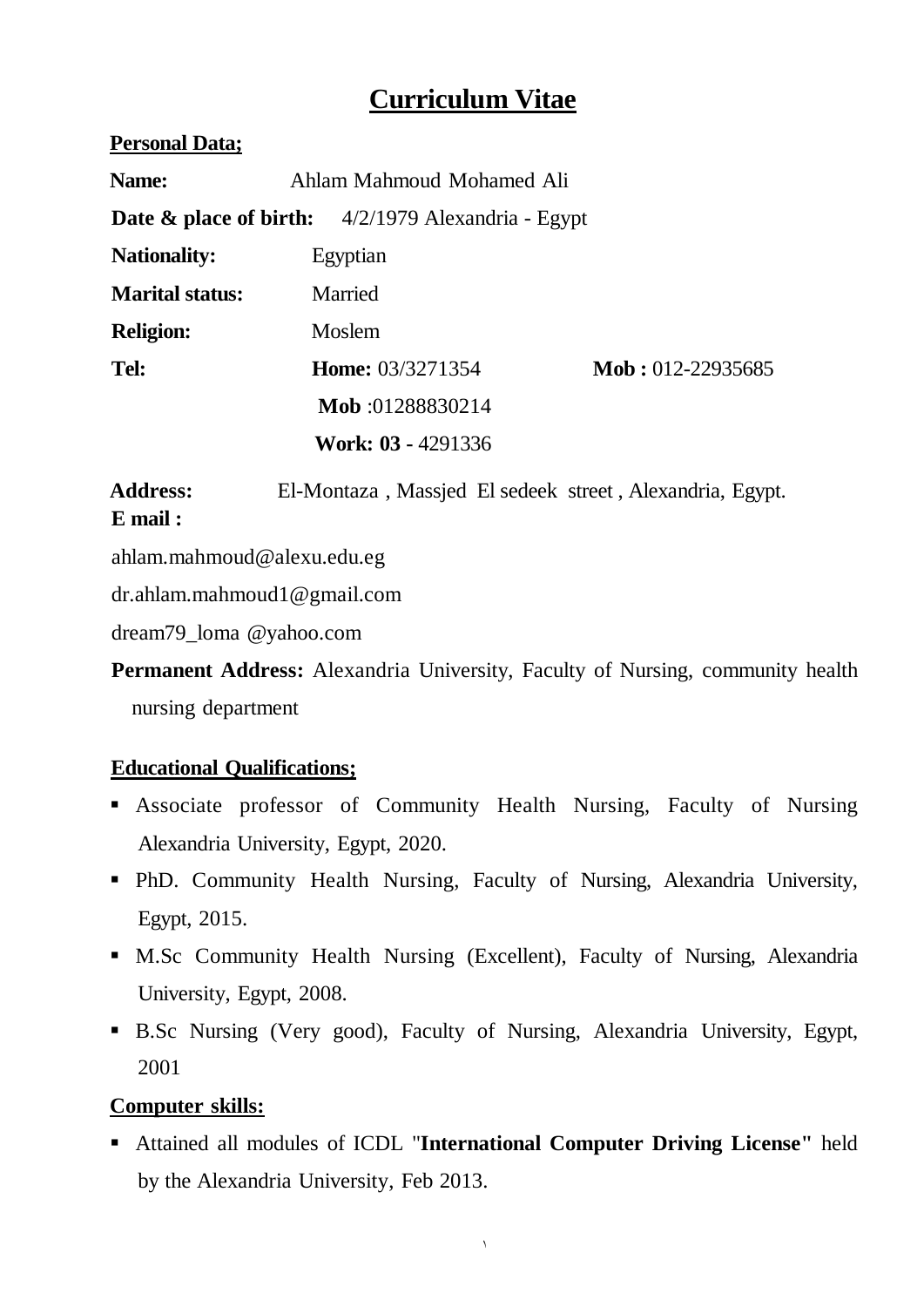### **Language skills:**

- Arabic (Native)
- $\blacksquare$  English (Fluent)

### **Academic Experience**

| 2020      | Associate professor of Community Health Nursing             |  |  |
|-----------|-------------------------------------------------------------|--|--|
|           | Department, Faculty of Nursing, Alexandria University,      |  |  |
|           | Egypt                                                       |  |  |
| 2015-2019 | Lecturer of Community Health Nursing Department,            |  |  |
|           | Faculty of Nursing, Alexandria University, Egypt            |  |  |
| 2008-2014 | <b>Assistant lecturer</b> of Community Health Nursing       |  |  |
|           | Department, Faculty of Nursing, Alexandria University,      |  |  |
|           | Egypt                                                       |  |  |
| 2003-2007 | <b>Demonstrator</b> of Community Health Nursing Department; |  |  |
|           | Faculty of Nursing, Alexandria University, Egypt            |  |  |

## **PROFESSIONAL AND SCIENTIFIC ACTIVITIES:**

## **A-Research Projects:**

- Involved in Monitoring of **Polio Campaign** in Egypt, In collaboration with WHO and Faculty of Nursing, Alexandria University, 2002 – 2007.
- Participant as facilitator in implementing the " Family practice nurses" training program in Alexandria governorate "6 program" in collaboration with RCT, Nicare and Faculty of Nursing, Cairo University May 2006.
- Participant as facilitator in implementing family health practice nurses program in (8 programs) Qena with collaboration of MOHP, Technical support Project and African Development bank Feb to August 2006.
- **•** Participated as a member of project implementation team for early identification and intervention of childhood disabilities, as one of the higher educational enhancement project fund (HEEPE), Fourth cycle April 16<sup>th</sup> 2005 at the Faculty of Medicine.
- **•** Participated in the  $1^{st}$ ,  $2^{nd}$  of Community Health nursing department Health **Campaign for rural areas in Alexandria About hypertension, and pandemic influenza**. November 2009, 2010, 2011.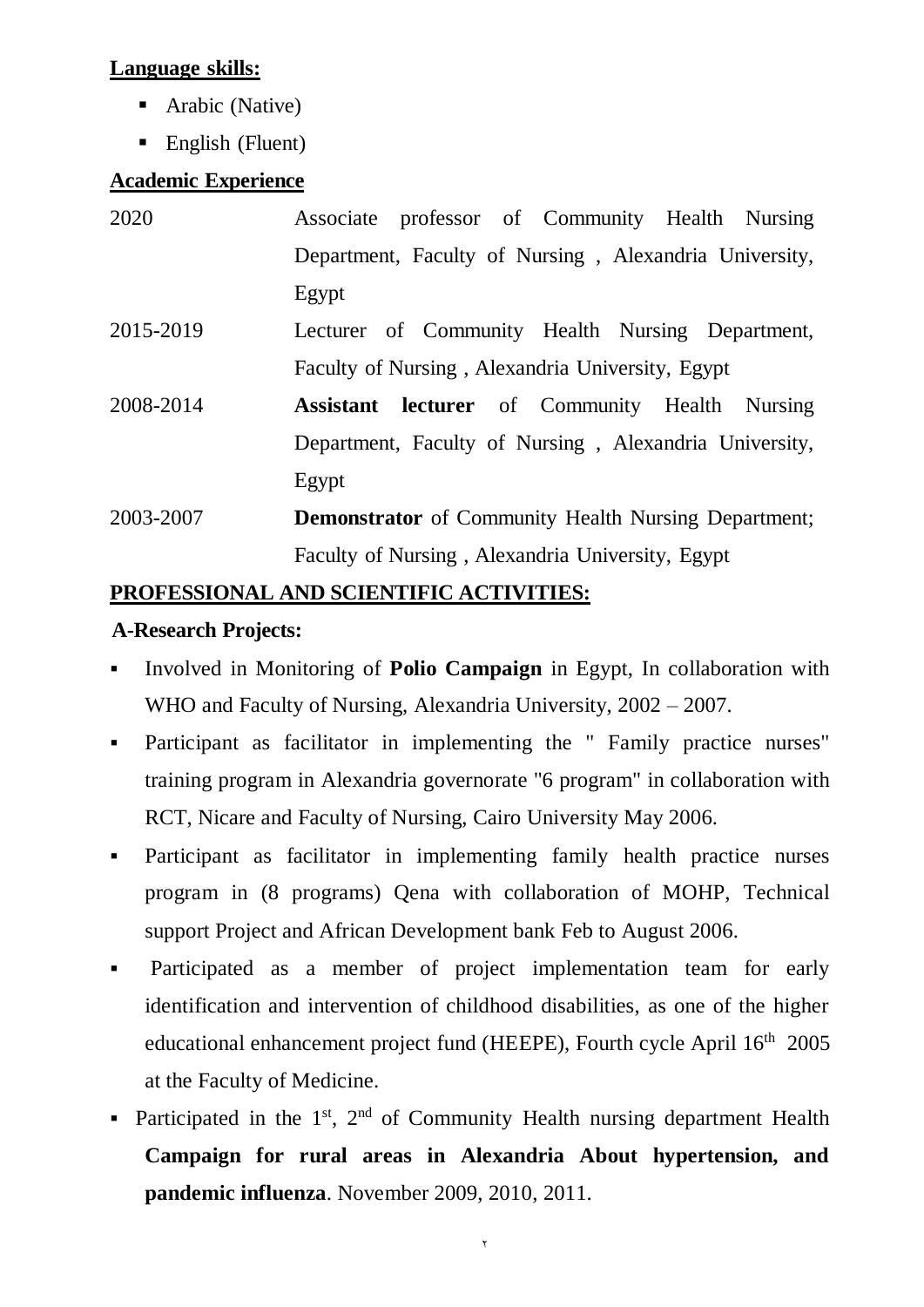- **•** Participated in Community Health nursing department Health Education sessions for School children in Different schools (primary, preparatory and secondary schools) in Alexandria. From 2008 till now
- Gave health education session for school health nurses . July 2011.
- Participated at a UBFI monitor in the testing of a tool to be used for monitoring & assessment of university hospitals where faculty of medicine and faculty of nursing teach students &where residents house –officers practice the recommended UNICEF & WHO guidelines for protecting , promoting and supporting breastfeeding through BFHI.2019

▪ املشاركة يف مبادرة منظمة اليونيسيف ومنظمة الصحة العاملية كمدرب بدورة العشرين ساعة لتشجيع الرضاعة الطبيعية داخل

املستشفيات الصديقة للطفل – لتجديد تعيني مستشفى الشاطىب اجلامعى للنساء والتوليد جبامعة اإلسكندرية باملبادرة العاملية

"كمستشفى صديقة للطفل" ىف الفرتة من 5 – 9 ديسمرب 2017 مبركز اإلسكندرية اإلقليمى لصحة وتنمية املرأة.

#### **B- Professional Organization Membership:**

- Member in General Syndicate of personnel working in the field of special needs children, Alexandria, Egypt) January, 2015.
- Member in the Egyptian nutrition and health coaching association, 2015.
- Member in medical association for study &management of obesity 2017 عضو بجمعية ابحاث السمنه لصحة المراه والمجتمع
- عضوه بجمعية اصدقاء الام والطفل Member in mother child friendly care association · 2018
- Member in Egyptian association of continuing medical education 2020 عض بالجمعية المصرية لتط ير التعليم المستمرdevelopment

#### **Training Workshops:**

- $\Box$  Participated in National workshop (professional Methodology in Diabetes education 25-26<sup>th</sup> September, 2004.
- $\Box$  Participated in training workshop of writing Intended Learning Outcomes ILOs held at the Faculty of Nursing, Alexandria University on  $6<sup>th</sup>$  July 2008
- Attended workshop on "**infection control measures for health care of patients with acute respiratory diseases in community settings**" Alexandria University, Faculty of Nursing, February 13-14, 2010.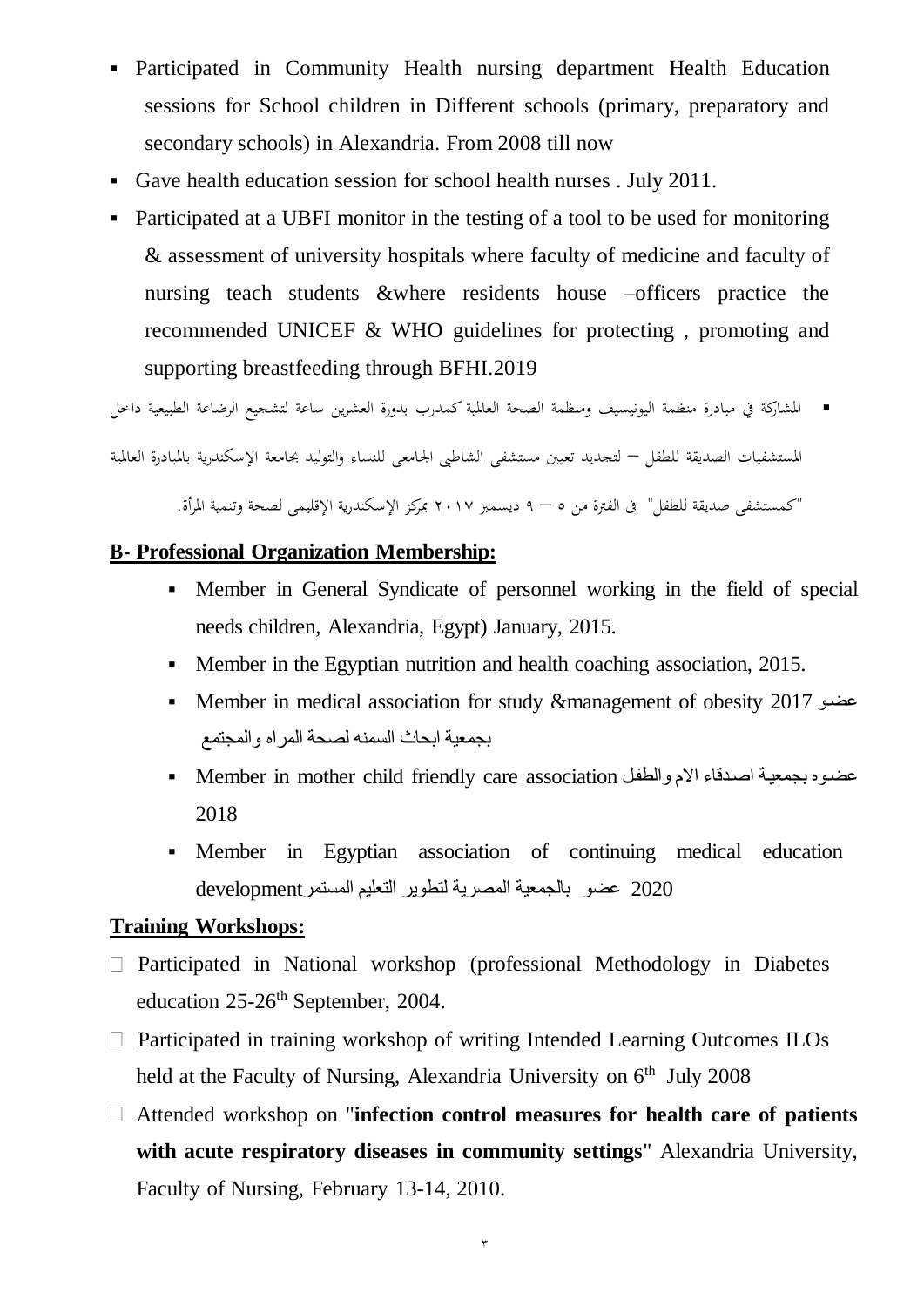- Attended work shop on "**Time management**" Alexandria University, Faculty of Nursing, August , 9<sup>th</sup> 2010.
- Attended the workshop on "**application of OSCE in different nursing specialty**" Alexandria University, Faculty of Nursing, July ,24th 2010
- Participated in training workshop on" **Leadership development using different styles**" Alexandria University, Faculty of Nursing, September ,11th 2011
- □ Attended workshop about **ILOs** in the Faculty of Nursing, 20/10/2010.
- Participated in the training workshop about:" **Application of OSCE in Community Health Nursing**" 14<sup>th</sup> November 2012.
- Attended workshop about "**International publication**" Faculty of Nursing Alexandria University 15<sup>th</sup> May 2012.
- $\Box$  Participated in The 12<sup>th</sup> International Scientific Nursing Conference "Accredited Higher Education Institutions: Challenges & Strategies" Alexandria University, Faculty of Nursing, May 15-16 ,2013.
- $\Box$  Participated in the training workshop about:" Resuscitation in community health care facilities" 18<sup>th</sup> July 2013.
- Participated in the training workshop about:" **Resuscitation in community**  health care facilities" 18<sup>th</sup> July 2013.
- Participate in Workshop on "**Help Baby Breath**". Alexandria regional center  $\Box$ for women health and development, four seasons Hotel, Alexandria, March 2014.
- Participate in Workshop on "**Kangaroo Baby Care**" Alexandria regional center for women health and development, four seasons Hotel, Alexandria, March 2014.
- Attended workshop related to "**scientific reference management by Endnote**", Alexandria University, Faculty of Nursing, August, 2nd 2015.
- Attended the workshop on "**information literacy and awareness**" Alexandria University, Faculty of Nursing, July 21-22, 2015.
- Attended workshop on **Basics of clinical nutrition (Alexandria regional center for women's health and development ),**Alexandria, Egypt, June 14-15 ,2015"
- $\Box$  Attend workshop on Food safety from farm to fork. Egyptian nutrition and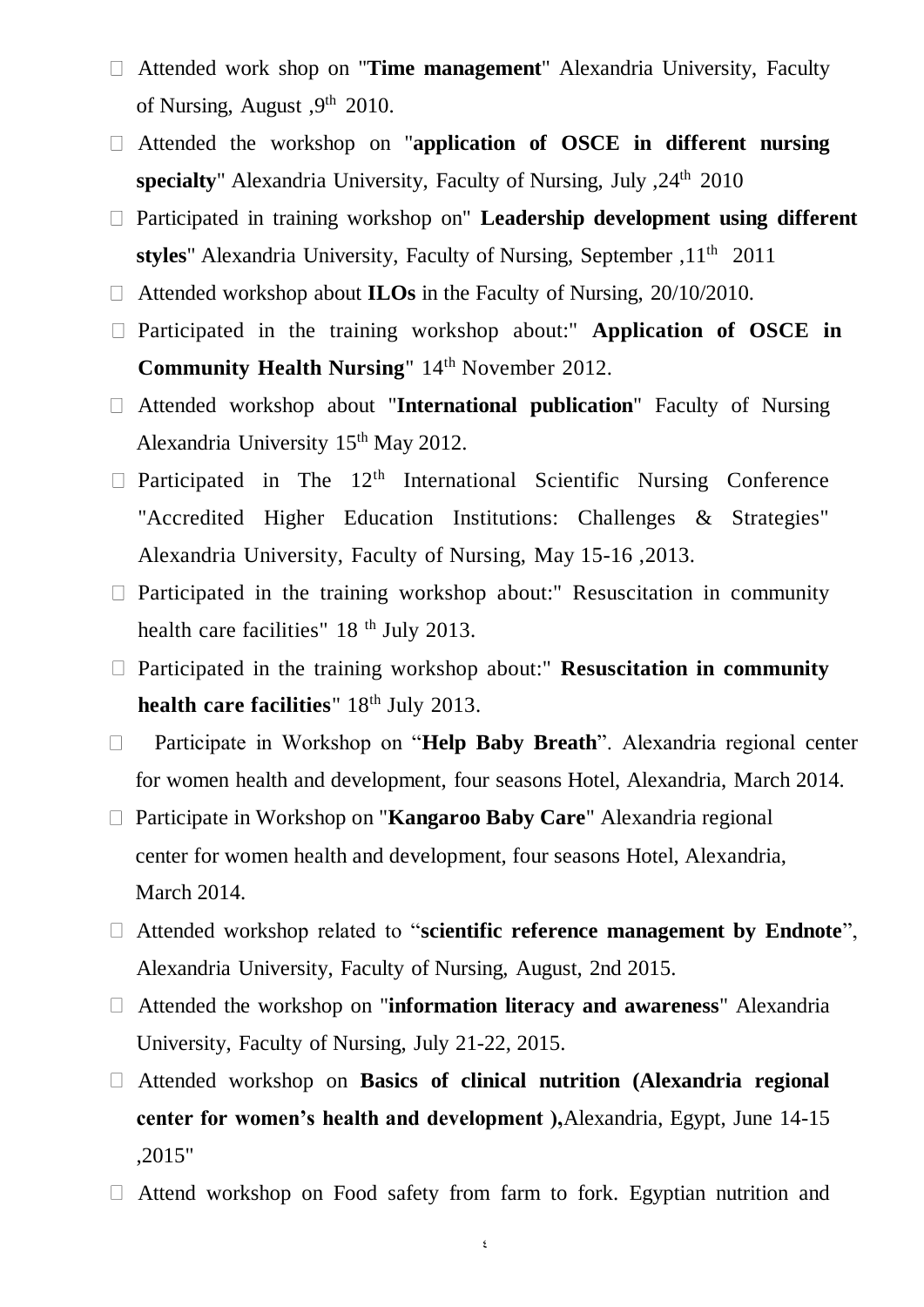health coaching association, 2015

ورشة عمل عن المهارات الاساسية لطفل الروضة بالتعاون مع النقابة العامة للعاملين بمحال ذوى  $\Box$ االحتياجات الخاقة بتاريخ 2015-8-26

- Attended workshop on "**counseling of genetic diseases & premarital counseling**" Alexandria Regional Centre for women's health and development, Egypt. March,  $18th-19<sup>th</sup>$ ,  $2015$ .
- $\Box$  Attending workshop for promoting, protecting and supporting breastfeeding through community baby friendly initiative 15-18 March 2017 faculty of medicine Alexandria University.
- $\Box$  Participated in training workshop of simulation and debriefing held at the faculty of nursing ,Alexandria university on 5/8/2018
- $\Box$  Participate in strategic planning workshop 6<sup>th</sup> June 2018.
- $\Box$  Participated in training workshop of course strategic planning held at the quality assurance center, Alexandria university on 6/6/2018
- $\Box$  Participated in training workshop of course learning outcomes mapping held at the faculty of nursing ,Alexandria university on 22/7/2018

#### **Training Programs:**

- □ Participant in implementing the –**Family Practice Nurse-** training program **for nurses working at family health units/centers** affiliated to the Ministry of Health and Population ,as a joint collaboration between MOHP, The African Development Bank and the Faculty of Nursing , Alexandria University conducted in Qena Governorate -8 programs- during the period from February-September 2006.
- Attended Environmental challenges in health institutions (Environmental affairs distric at Alexndria governorate, Alexandria , Egypt) Novemeber ,2014
- Attended in different programs related to Faculty and Leadership Development Project (FLDP) - Ministry of Higher Education-HEEP, 2005-2015:

 $\circ$ 

- 1. Communication skills
- 2. Credit hours system
- 3. Effective teaching skills
- 4. Decision making and problem solving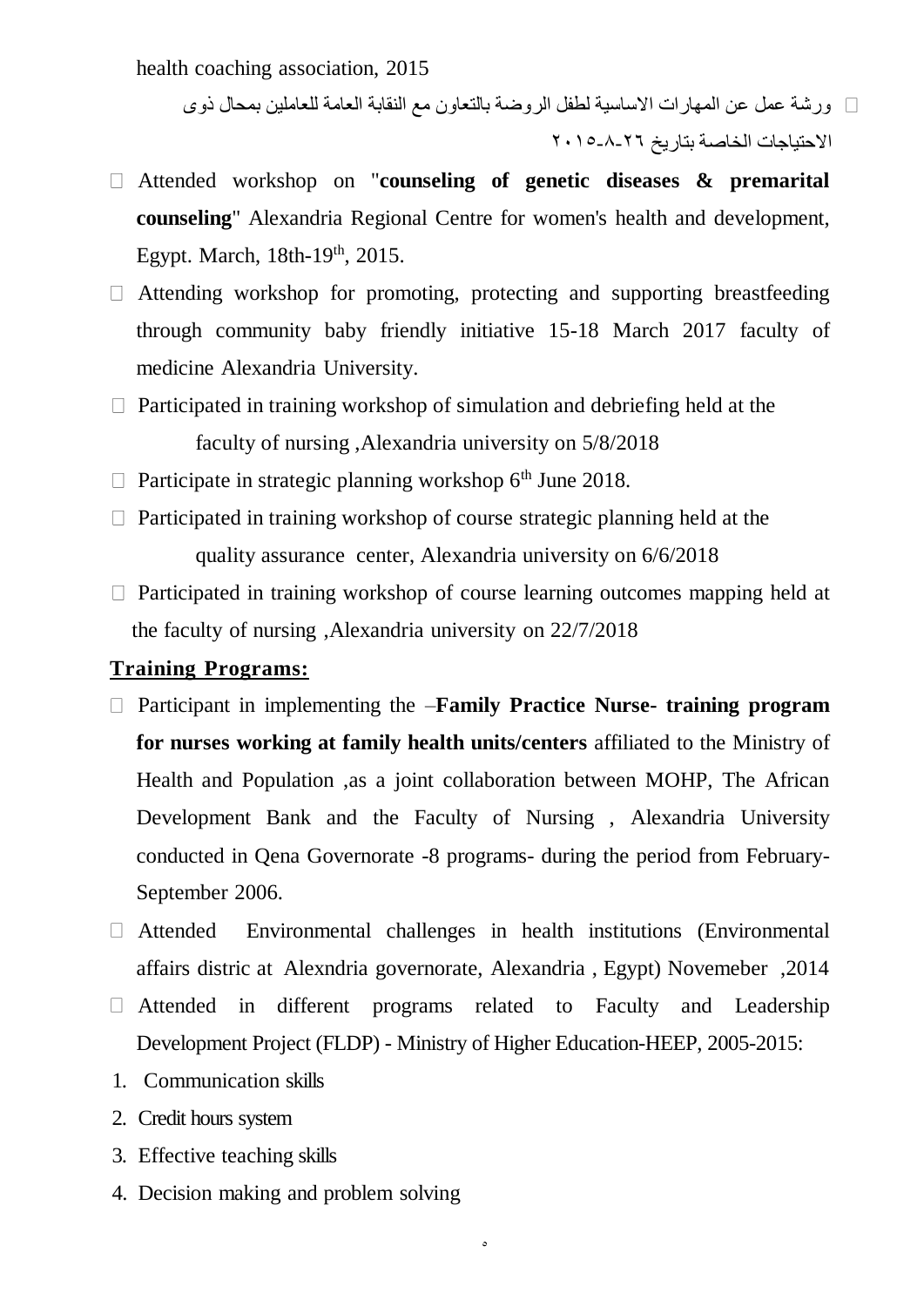- 5. Scientific Research methodologies
- 6. Thinking Skills
- 7. Quality standards in teaching
- 8. Conference organization
- 9. University management
- 10.Time and meeting management
- 11.International Publication
- 12.References management system
- 13.E-learning
- 14.Crisis and disaster management
- 15.Legal and financial aspects in university
- 16.Funded research implementation and research team management.
- 17.Design & production digital content

#### **Conferences:**

**•** Attending the 9<sup>th</sup> International Scientific Nursing Conference "**Accreditation and Nursing vision & challenges**" November 2007 Faculty of Nursing, Alexandria University.

■ المشاركة في الدورة التثقيفية للمعيدين والمدرسين المساعدين بمعهد اعداد القادة بحلوان خلال الفترة من 2003/10/22-17

- Attending the 10th International Scientific Nursing Conference "**Quality care nursing**" Faculty of Nursing, Alexandria University, November 2008.
- The first scientific meeting of the Community Health Nursing Department "**Family Home Care**" November 2008.
- Attending 11th International scientific nursing conference (**Nursing Profession on the Road of Quality**) on 13-15 October, 2009.
- Attended Conference about "**Women Health"**, organized by Alexandria regional Centre for Women's Health and Development 15-16 / 6/ 2011.
- Participated in the 2ed annual scientific meeting "**nursing education in**  Egypt, where to?" Faculty of Nursing, Alexandria University 20<sup>th</sup>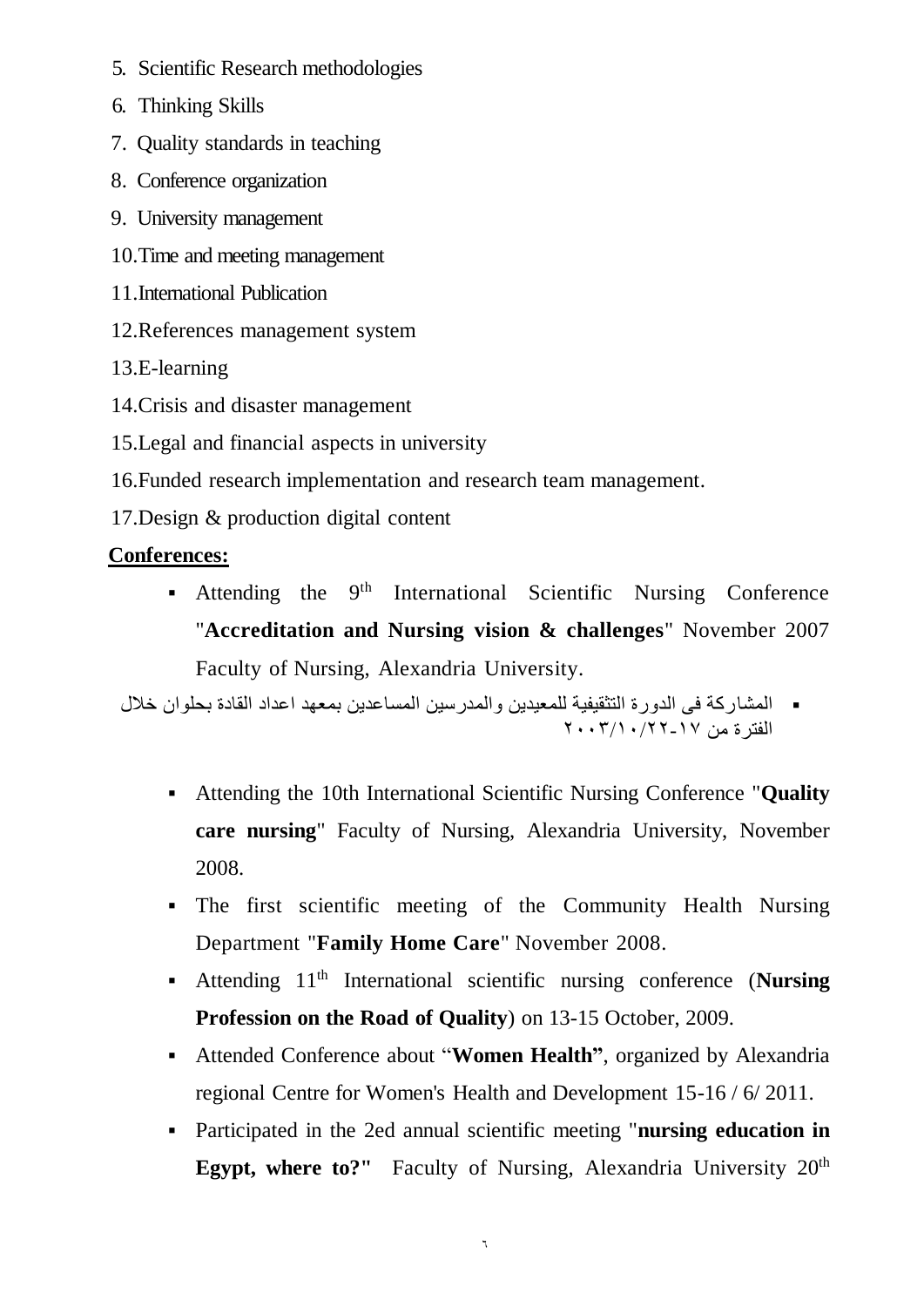- **•** Organizing  $\&$  participating in the 12<sup>th</sup> international scientific nursing conference **"Accredited higher education institutions :challenges & strategies"** Faculty of Nursing, Alexandria University **15th -16th May 2013**
- Attended the 7th International Conference for **"Women's Health**", four seasons Hotel, Alexandria, March 2014.
- Attended the 2nd scientific meeting "**Youth and Adolescents Health"** community health nursing department Faculty of Nursing, Alexandria University, 1st December 2014.
- **•** Participated in the  $8<sup>th</sup>$  annual scientific meeting medical surgical nursing department **"Clinical nursing performance: the dichotomy between faculty education and hospital practice**" Faculty of nursing, Alexandria, 10th May 2015.
- **•** Attend the  $1<sup>st</sup>$  national scientific conference faculty of nursing  $-$ Fayoum university "trends in nursing education and research" 9,November 2015
- **•** Participated by poster in the 7<sup>th</sup> international conference "**Challenges and new trend in nursing"** Port Said university faculty of nursing**.**14th May 2015.
- Attend the international scientific conference "nursing caring scince" in cooperation with Linnaeus university of Sweden infection control &personal hygiene &practice  $4<sup>th</sup> - 5<sup>th</sup>$  January 2016,at Alexandria faculty of nursing conference hall .
- **•** Attend in the  $8<sup>th</sup>$  breast –gynecology international cancer conference, 14-15 January 2016 at Fairmont Heliopolis hotel ,Cairo. Egypt**.**
- **•** Attend  $4<sup>th</sup>$  annual scientific meeting women's health advanced issues  $\&$ practices at faculty of nursing ,Alexandria university ,16 February, 2016
- **•** Attend the  $14<sup>th</sup>$  annual international congress of the Egyptian association for study of liver and gastrointestinal diseases in collaboration with the African association for study of liver diseases and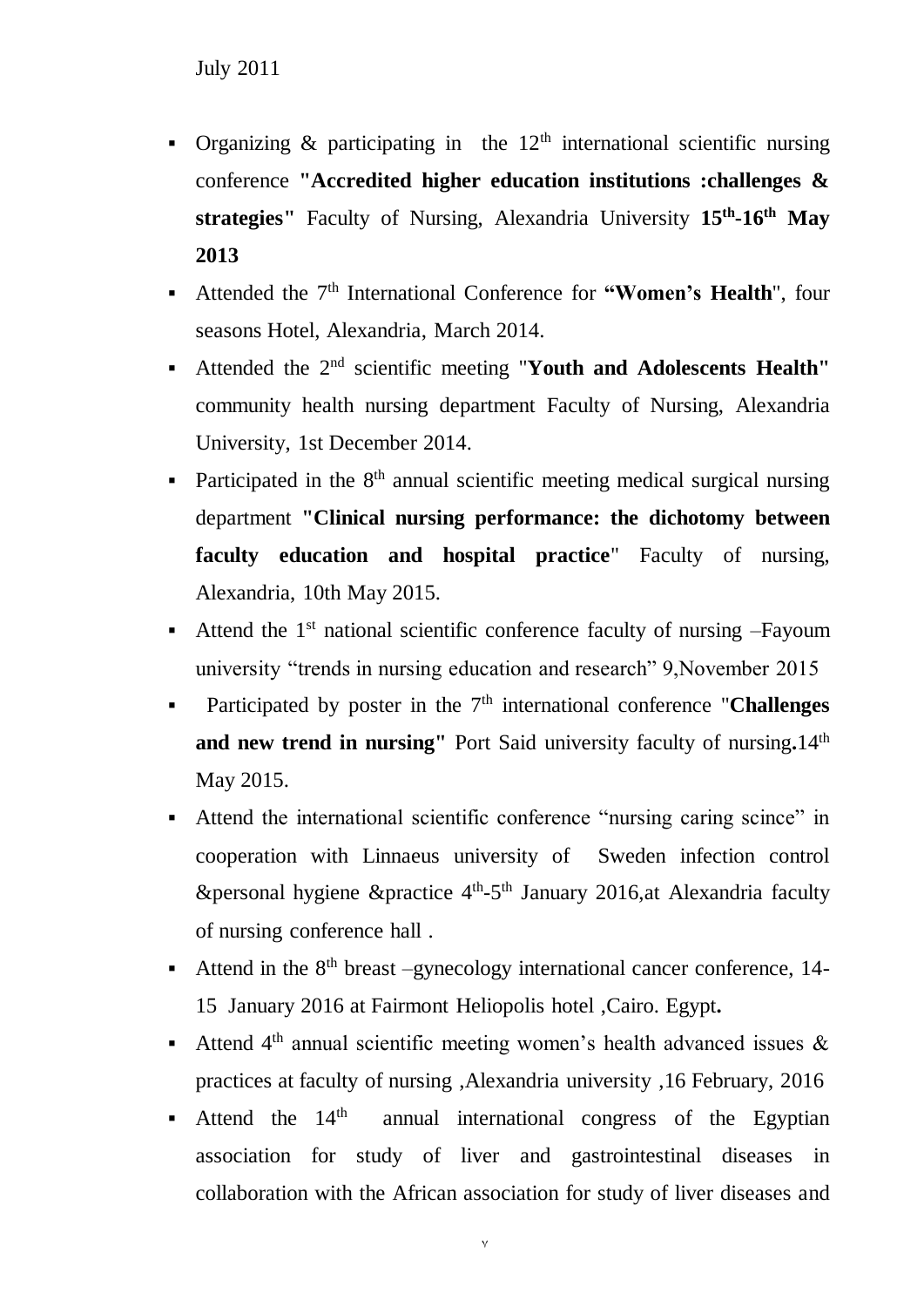national liver institute and Egyptian syndicate for nurses at Marriott hotel, Cairo 2-4 March 2016.

- **•** Attend the  $20<sup>th</sup>$  pan Arab conference on s, March, 22-25, 2016 at intercontinental city stars Hotel, Cairo .Egypt.
- Attend the  $10<sup>th</sup>$  annual scientific conference "advances in critical care &emergency nursing at faculty of nursing Alexandria university ,5th April 2016
- Participate by poster in the first international nursing conference nursing faculty Beni Suef University, 26 April 2016. **entitled "managing type 2 diabetes mellitus ;lifestyle modification among patients with impaired glucose tolerance**
- Attend the annual international congress of Egyptian society of endocrinology & obesity from 11-13, May 2016 at Bibliotheca Alexandria.
- **•** Attended the  $9^{Tth}$  annual scientific conference "health information management :the path to nursing innovation and globalization" nursing administrative department Faculty of Nursing, Alexandria University, 19 July 2016
- $\bullet$  3<sup>rd</sup> annual community medicine conference demographics &health in Egypt 26-27 November 2016
- $\blacksquare$  1<sup>st</sup> scientific meeting on cancer and nutrition held on 18<sup>th</sup> January 2017
- $\blacksquare$  14<sup>th</sup> annual conference of the medical association for the study and management of obesity 27-28 January 2017 faculty of medicine convention center.
- 5<sup>th</sup> annual scientific meeting teaming up for women's health 16 February 2017 at golden hall faculty of nursing Alexandria University.
- $\bullet$  3<sup>rd</sup> scientific meeting non communicable diseases an emerging global health crisis  $30<sup>th</sup>$  April 2017
- $\bullet$  20<sup>th</sup> ESEO 2017 annual international congress of Egyptian society of endocrinology, diabetes & obesity 10-12 May 2017 Hilton green plaza hotel Alexandria Egypt.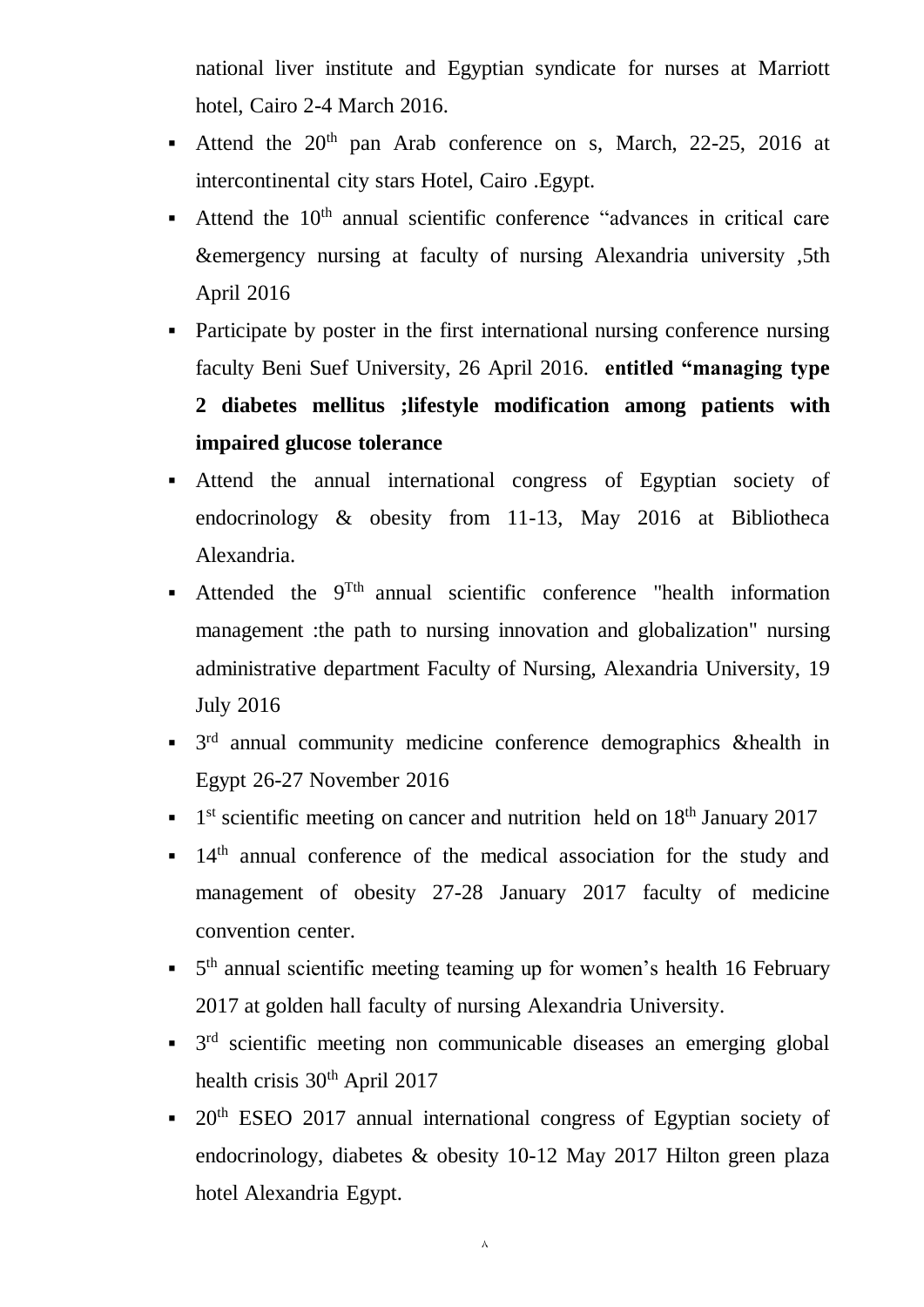- Cardio-Alex 23-26 May 2017 bibliotheca Alexandria-Egypt.
- Training about non communicable disease at Alexandria Regional Center for women's health and development on Wednesday 17/1/2018.
- Attended workshop entitled How to Write A Success Grant Proposal held at the Medical Technology Center Monday –March 19<sup>th</sup>, 2018.
- Participated in the second Baby Friendly University Hospital initiative Workshop for preparing University Hospitals to become Centers of Excellence for teaching baby friendly practices conducted in the Egyptian pediatric Association Meeting Hall ,Cairo on Tuesday 20 March 2018.
- **•** Participated in  $11<sup>th</sup>$  MDES Menoufia Diabetes & Endocrinology Summit 22-23 March 2018.
- Participated in workshop entitled Proposal Management held at the Medical Technology Center on Monday 26 March 2018.
- Participated in the 4<sup>th</sup> annual congress of Cardiology and Critical care Alexandria Police hospital  $4<sup>th</sup>$  to  $6<sup>th</sup>$  April 2018 .Tolip Hotel Alexandria Egypt.
- Participated in 13<sup>th</sup> DERMA ALEX. Annual conference of Alexandria Society of Dermatology, Venereology and Andrology on 19 April 2018 .Tolip Hotel Alexandria –Egypt. the art of diagnosis and therapy
- Participated in training workshop of program and courses specification held at the faculty of nursing, Alexandria University on 30/4/2018.
- Participated in  $21<sup>st</sup>$  ESEO annual international congress of Egyptian society of endocrinology & obesity 9-11 May 2018 Hilton Green Plaza Hotel
- **•** Participate in the  $7<sup>th</sup>$  annual scientific meeting under the theme of women's health within the scope of sustainable development goals.at blue hall – faculty of nursing ,Alexandria university.
- **•** Participated in the  $7<sup>th</sup>$  annual scientific meeting under the theme of 'women's health within the scope of sustainable development goals' held in the  $7<sup>th</sup>$  of March 2019 at blue hall -faculty of nursing , Alexandria university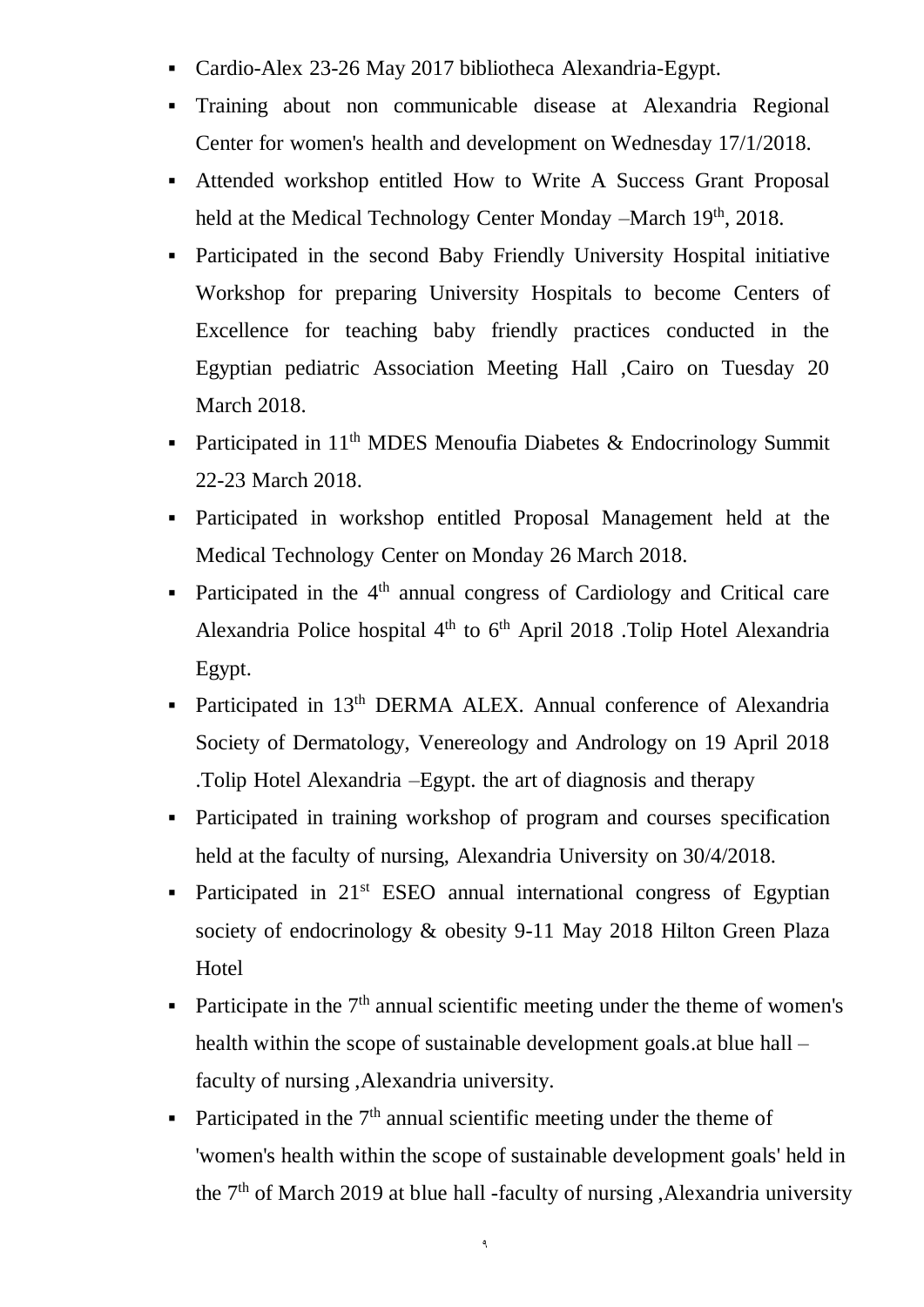- Participated in the activities of Cardio Alex 2019 from 18-21 June 2019 at BIBLIOTHECA Alexandria .Egypt.
- **•** Participated in  $24<sup>th</sup>$  annual conference of the Egyptian association endocrinology , diabetes and atherosclerosis EAEDA-ENDO-SUMMIT 2019 from 11-13 September Helnan Palstine ,Alexandria
- **Participated in the**  $6<sup>th</sup>$  **annual congress of women health promotion society** 3-4 October 2019 Tolip hotel
- Participated in Gastro-Alex master class in gastroenterology and endoscopy 11 annual conference of the Egyptian group for the study of gastrointestinal motility 19-20/9/2019.

# *Community services:*

- **•** Presentation of health education session about breast self-examination and personal hygiene for preparatory and secondary students at Alazher, March 2016.
- **•** Presentation of health education session about personal hygiene and dental care for primary school students at Alazher ,December 2016.
- **•** Presentation of health education session about proper nutrition for students affiliated to child university (جامعة الطفل)

#### **Researches Publication;**

#### **Researches list**

1-**Relation between Locus of Control and Academic Achievement of Nursing Studentsat Damanhour University**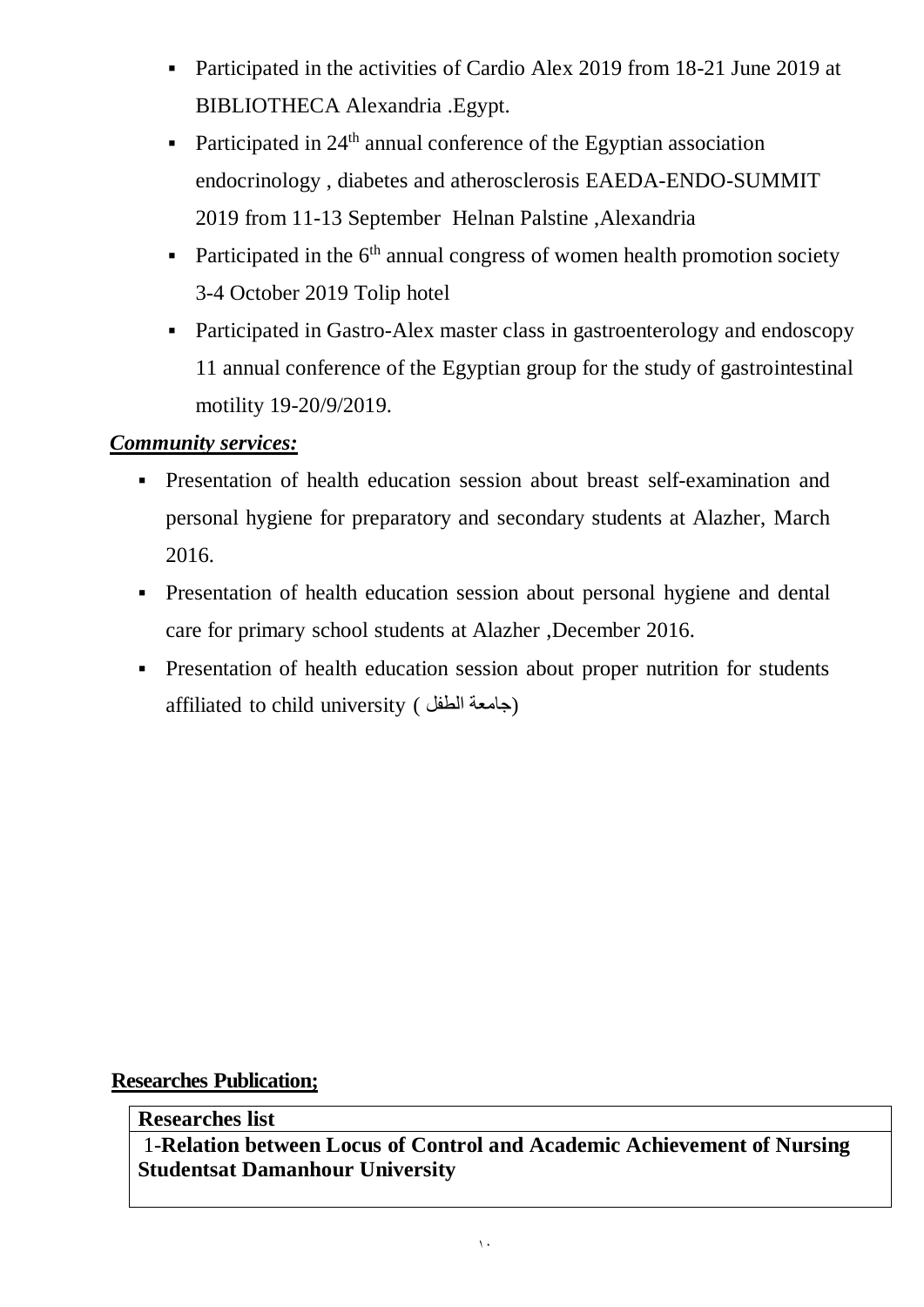*IOSR Journal of Nursing and Health Science (IOSR-JNHS) e-ISSN: 2320–1959.p-ISSN: 2320–1940 Volume 7, Issue 5 Ver. XII. (Sep.-Oct .2018), PP 01-13 www.iosrjournals.org*

Amina Ahmed Mohamed1, Ahlam Mahmoud Mohammed2\* & Hend Abo-Elsoud Ahmed3

2-Effect of Implementing Traffic Safety Awareness Program On Driver's Knowledge Regarding Traffic Safety Practices In Alexandria – Egypt

*IOSR Journal of Nursing and Health Science (IOSR-JNHS) e- ISSN: 2320–1959.p-ISSN: 2320–1940 Volume 7, Issue 4 Ver. XI (Jul.-Aug. 2018), PP 39-56 www.iosrjournals.org*

Amina Ahmed Mohamed<sup>1</sup>, NeamaYousef Mohammed<sup>2</sup> & Ahlam Mahmoud Mohamed $3$ 

**3-Perception of Nursing Educators and Students about Field Trip as a Teaching Method in Community Health Nursing** 

International Journal For Research In Health Sciences And Nursing ISSN: 2208- 2670 Volume-3 | Issue-4 | April,2017

**Ahlam Mahmoud Mohamed1, Eman Ahmed Elkaluby2**

**4-Nursing Students' Perspectives regarding Challenges and Barriers of Health Education at Different Community Clinical Settings in Alexandria, Egypt International Journal of Novel Research in Healthcare and Nursing** Vol. 6, Issue 3, pp: (488-502), Month: September - December 2019, Available at: **www.noveltyjournals.com**

**5-Assessment of Overweight and Obesity among preschool children in day care centers in Alexandria – Egypt**

**International Journal of Novel Research in Healthcare and Nursing** Vol. 6, Issue 3, pp: (577-595), Month: September - December 2019, Available at:

**[www.noveltyjournals.com](http://www.noveltyjournals.com/)**

Faten Ezz El-Din Fikry 1, Amina Ahmed Mohamed2, Ahlam Mahmoud Mohamed 3, Sara Mohamed El-said4

**6-Determinants of Antibiotics Misuse by the Mothers in Children Under Five Years at Alexandria Governorate. Egypt .**

*IOSR Journal of Nursing and Health Science (IOSR-JNHS)*

*e-ISSN: 2320–1959.p- ISSN: 2320–1940 Volume 8, Issue 6 Ser. VII. (Nov - Dec .2019), PP 31-44 [www.iosrjournals.org](http://www.iosrjournals.org/)*

Ahlam Mahmoud Mohmed1, Eman Ahmed Elkaluby2 &

Neama Yousef Mohamed

**7-Eating Behaviors Motives Underlying Food Selection and Perceived Barriers to Healthy Eating among Adolescents in Alexandria-Egypt** International Journal For Research In Health Sciences And Nursing Volume-5 | Issue-1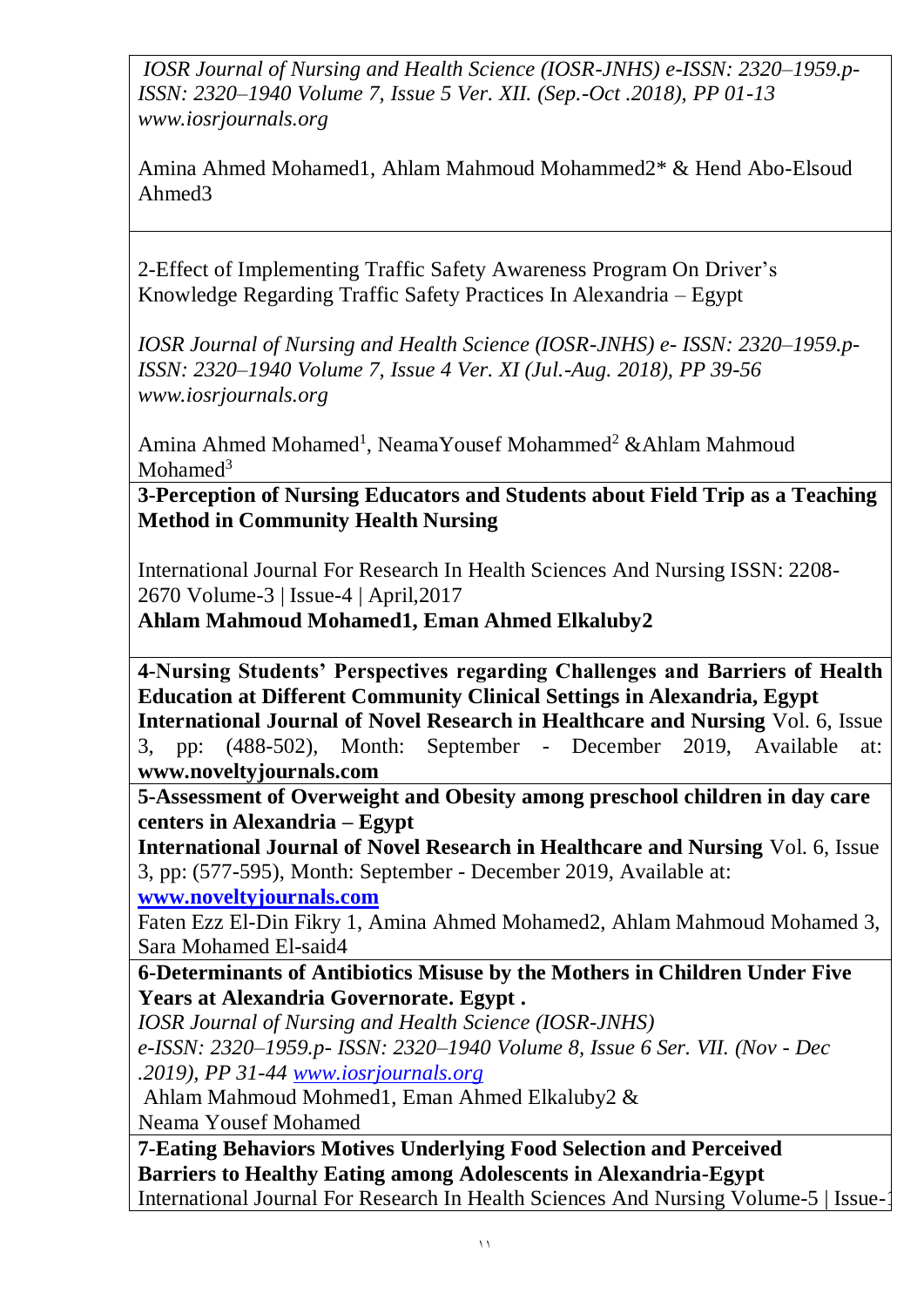December,2019

Neama Yousef Mohamed1, Eman Ahmed Elkaluby2, Ahlam Mahmoud Mohamed **8-Road Safety and First Aid Educational Program among Alexandria Port Commercial Drivers.** International Journal For Research In Health Sciences And Nursing Volume-6 | Issue-1 | January,2020 **Eman Ahmed Elkaluby1\*, Ahlam Mahmoud Mohamed1 & Neama Yousef Mohamed2 9-Relationship between Social Support and Morality among Community Dwelling Elders**

International Journal of Health, Medicine and Nursing, ISSN 2422-8419. Heba Shafik Ibrahim, Ahlam Mahmoud Mohamed Ali

# **Scientific Books:**

■ Participated in Community Health Nursing Curricula Development, in Faculty of Nursing, for graduate and postgraduate level.

# **Roles and responsibilities:**

Responsibilities included:

- **Exercise 1** Academic advisor for undergraduate students with the credit hour system during the university years from 2015-2016 until 2019-2020.
- Practical training course coordinator for the community health nursing
- Member of the control for revision and correction exam work of second year (committee for preparation of undergraduate result) from period of 2015-2019
- Member of students affairs committee
- Member of the Environmental Affairs Committee 2018-2019
- Participation in the control for revision and exam correction work for post graduate students

## **Teaching responsibilities**

• Teaching nursing informatics course for diploma , master degree and undergraduate students at Alexandria university(2015-2020)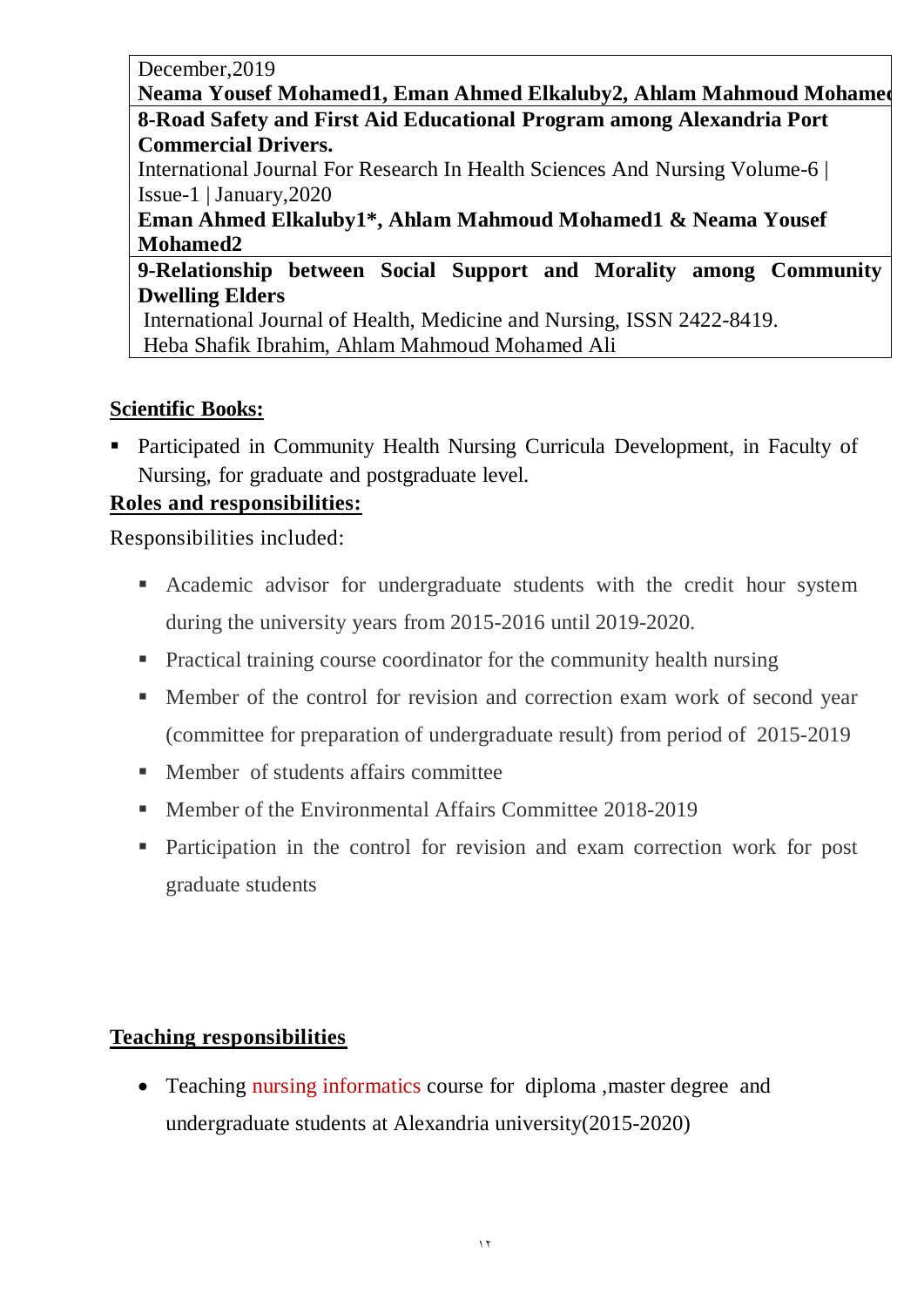- Teaching theoretical and clinical courses on community health nursing for graduates and undergraduate students (First, Third and fourth year**).**2003- 2020
- Teaching social studies course for condensed program from 2016-2018.
- Teaching clinical course about home visit for master degree community II (2016-2018)
- Teaching major health problems course for master degree students (2016-2018)
- Teaching of Health programs management systems course for master students (20-17-2019)
- Teaching community health nursing for technical institute students  $2<sup>nd</sup>$  grade (2015-2016)
- Teaching public health course for diploma students affiliate to higher institute of public health(2016-2017)
- Teaching epidemiology course for undergraduate student 2017-2018.
- Teaching family, society &demography for master students 2018-2019.
- Teaching scientific approaches of public health for master degree students affiliated to higher institute of public health 2018-2019.
- Teaching theoretical & clinical course of community health nursing master degree community I(2019-2020)
- Teaching manpower course for doctoral degree for higher institute of public health students

# **Quality work:**

-Participate in internal audit for pediatric and medical -surgical department 2018-2019

-Member in strategic planning quality stander at the faculty.

-responsible for quality files (students affairs, financial resources, and faculty staff files ) in community health nursing department.

## **Theses Supervision**